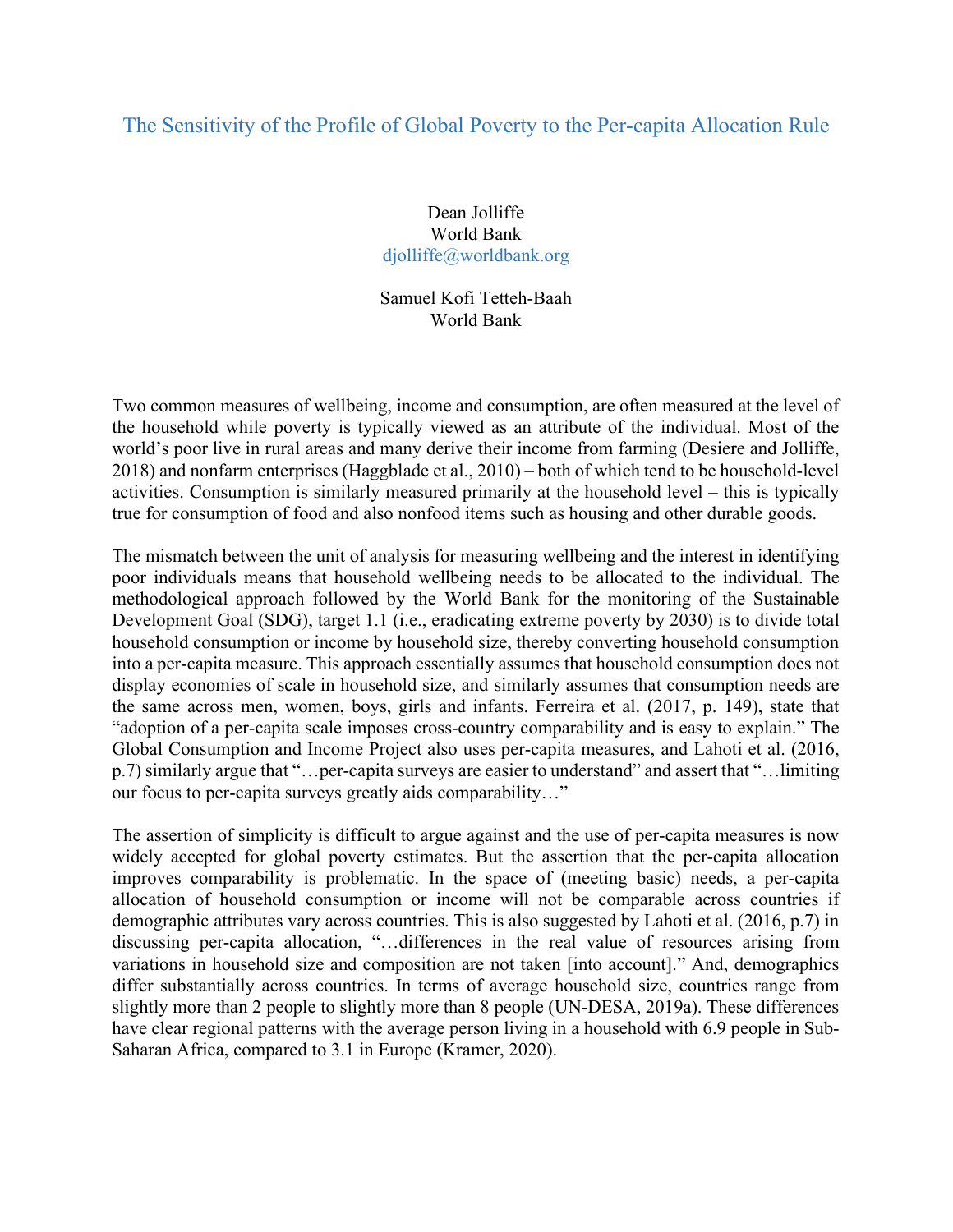This paper aims to assess the sensitivity of the profile of global poverty to the per-capita allocation rule. By using the same information used for the per-capita allocation (i.e., household size), we can examine how the poverty profile changes when household wellbeing is divided by the squareroot of household size. This approach allows for coverage of 162 countries and provides a simple, transparent accounting for economies of scale. Vleminckx and Smeeding (2001) use this adjustment for cross-country poverty comparisons, and Dudel et al. (2020) find that the squareroot adjustment performs well for larger households. To assess how the allocation of household resources affects the distribution of poverty (not the level), we first solve for the value of the international poverty line based on the root-N allocation (i.e., dividing household consumption by the square-root of household size) that keeps the overall headcount unchanged (from the per-capita allocation). While the resulting poverty line more than doubles in magnitude, the regional profile of poverty remains relatively stable. The largest percentage-point change is a 2-point reduction in Sub-Saharan Africa from an estimated 39% (per-capita) to 37% (root-N) of the population living in extreme poverty. This stability of the geographic profile though masks significant changes in the identification of who is poor. Our analysis indicates that changing from per-capita to root-N allocation results in reclassifying the poverty status of 270 million people (i.e., 135 million poor people would be reclassified as not poor, and vice versa). We also provide evidence that the probability of being poor as identified by the root-N allocation is more strongly negatively correlated (compared to being poor as identified by the per-capita allocation) with indicators presumed to be related to poverty status (i.e., years of schooling, literacy, asset index, working in agriculture, access to electricity, piped drinking water, improved sanitation). Our interpretation of these findings is that the decision to allocate household consumption on a per-capita basis is an assumption that is difficult to justify and has significant implications for identifying who is living in extreme poverty.

## References

Desiere, Sam, and Dean Jolliffe. 2018. "Land Productivity and Plot Size: Is Measurement Error Driving the Inverse Relationship?" Journal of Development Economics 130(January):84–98. https://doi.org/10.1016/j.jdeveco.2017.10.002.

Dudel, Christian, Jan Marvin Garbuszus, and Julian Schmied. 2020. "Assessing Differences in Household Needs: A Comparison of Approaches for the Estimation of Equivalence Scales Using German Expenditure Data." Empirical Economics 60(2021):1629–1659. https://doi.org/10.1007/s00181-020-01822-6

Haggblade, Steven, Peter Hazell, and Thomas Reardon. 2010. "The Rural Non-Farm Economy: Prospects for Growth and Poverty Reduction." World Development 38(10):1429–41.

Ferreira, Francisco, Shaohua Chen, Andrew Dabalen, Yuri Dikhanov, Nada Hamadeh, Dean Jolliffe, Ambar Narayan, et al. 2016. "A Global Count of the Extreme Poor in 2012: Data Issues, Methodology and Initial Results." The Journal of Economic Inequality 14(2):141–72.

Kramer, Steven. 2020. "With Billions Confined to Their Homes Worldwide, Which Living Arrangements Are Most Common?" Pew Research Center, FACTANK (blog).